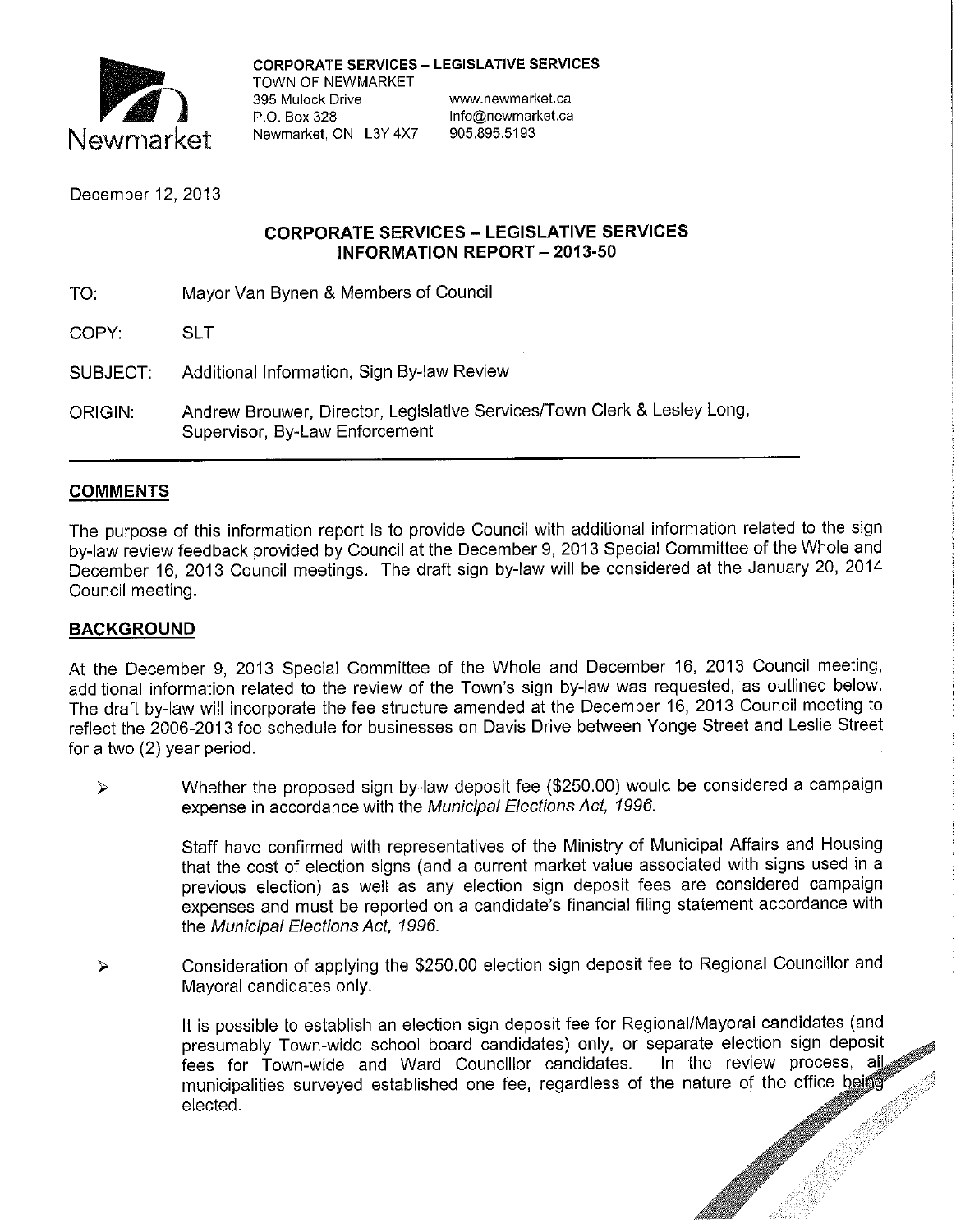Staff received feedback from the public indicating support for enhanced election sign by-law compliance. Municipalities having introduced an election sign deposit fee have seen improvements in sign by-law compliance.

Staff feel that there would be limited benefit to introducing an election sign deposit fee for Town-wide candidates only, given that non-compliance is an issue existing in the election of Ward-based and Town-wide offices. Council could give consideration to an alternate election sign deposit fee for Ward-based candidates (e.g., \$125.00), should there be concern with cost.

Election sign deposit deductions will only occur after a period of education and warnings from Legislative Services staff. This approach aims to balance sign by-law compliance with the exercise of the democratic process.

Consideration of language in the draft sign by-law requiring consent of property owners prior  $\triangleright$ to the placement of election signs.

> Language will be inciuded in the draft sign by-law requiring consent of a property owner prior to the placement of an election sign. Permission is not required to given in writing.

Sign by-law requirements related to events in the Riverwalk Commons.  $\blacktriangleright$ 

> The draft sign by-law restricts the use of banners by businesses in Historic Downtown Urban Centre Zone (which includes the Riverwalk Commons). Temporary banners may, however, be erected for events in the Riverwalk Commons, and would be identified and approved through the Town's special event request procedures.

#### **BUSINESS PLAN AND STRATEGIC PLAN LINKAGES**

This report relates to the Well-equipped and Managed link of the Town's Community Vision implementing policy and processes that reflect sound and accountable governance.

#### **HUMAN RESOURCE CONSIDERATIONS**

There are no human resources considerations related to this report.

#### **BUDGET IMPACT**

It is anticipated that there will be a positive impact on the budget should Council adopt the proposed sign by-law fees; however, it is difficult to estimate the number of sign permits that will be issued in any one calendar year. The 2015 Budget will reflect a more accurate account of sign fee revenue.